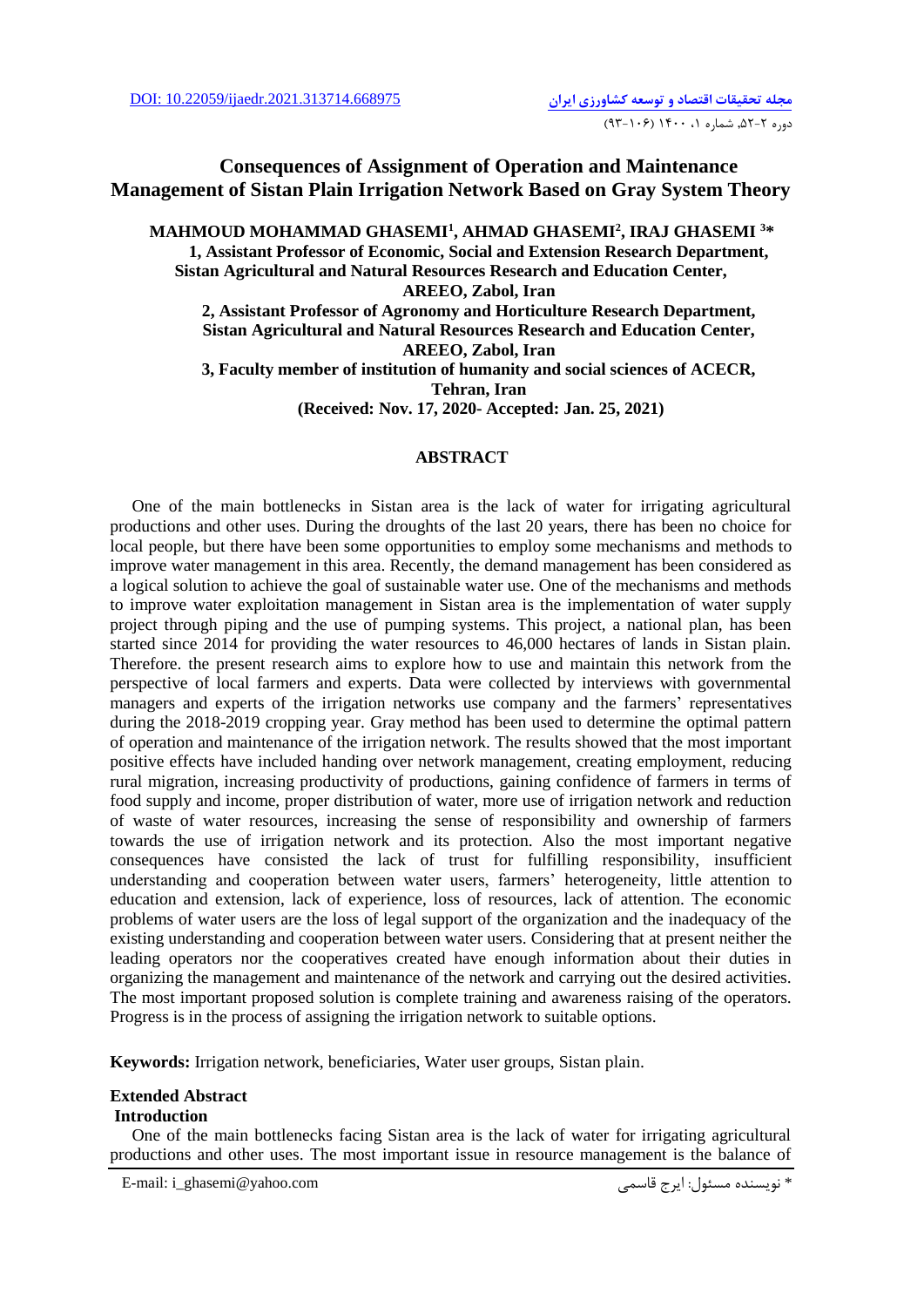water supply and demand. The implementation of water supply project to Sistan area through piping and the use of water pumping systems is one of the mechanisms and methods to improve water use management in this area, due to the participation and effective presence of farmers in the water use system in agriculture.It is one of the largest water supply and water transfer projects in the country. In this research, at the first, data were collected by interviews with governmental managers and experts of the irrigation networks use company and the farmers' representatives during the 2018-2019 cropping year. Second the data was analyzed by the multiple-attribute decision-making technique using the grey method to find out the optimal pattern of using and maintaining the irrigation network. Since one of the best methods of optimal and principled consumption of agricultural water in the world is to hand over the management of operation and maintenance of these resources to the operators, this study examines the consequences of handing over the management and maintenance of the irrigation network of Sistan plain from the perspective of farmers and experts in the region. The grand project of water transfer by pipelines in the Sistan plain has been initiated since 2014 with a huge cost to supply the water requirement of 46,000 ha of agricultural lands. The present research aims to explore how to use and maintain this network from the perspective of local farmers and experts

#### **Materials and method**

In multi-criteria decision problems and especially multi-criteria decision problems, having and knowing the relative weights of existing indicators is an effective step in the problem-solving process and is required. , The methods of using expert response, Linamp method, least squares method, special vector technique, Shannon entropy are applied for determining the weights of indices. In the past, several methods such as linear weighting, AHP, TOPSIST, fuzzy logic and mathematical programming have been used. Given that the Shannon entropy method use only measure the weighs and the ranks of the indices and does not rank the options. In this research, based on the theory of gray systems, a new method was used for solving the problem of selecting performance indicators by strategic planning criteria, which was ranked the criteria and options. . First, the weight and rank of each of the strategic criteria for all options (indicators) are determined by the language variables expressed by gray numbers. Then, by using the Gray Possibility Grade method, it is possible to rank the indicators and determine the key indicators. Finally, in order to clarify the model and measure it, the key indicators of strategic plans have been determined.

### **Discussion and results**

Based on the findings of the present study, in general it can be concluded that the first priority from the perspective of the farmers is to delegate the management of the irrigation networks in the Sistan plain to the project executive for 3-5 years. Agriculture Jihad Organization and cooperatives are in the second and third ranks, respectively. In addition, the prioritization of the activities for the decentralization from the farmers' perspective shows that the top priority is to be sure of the timely delivery of water and the supply of facilities for leveling.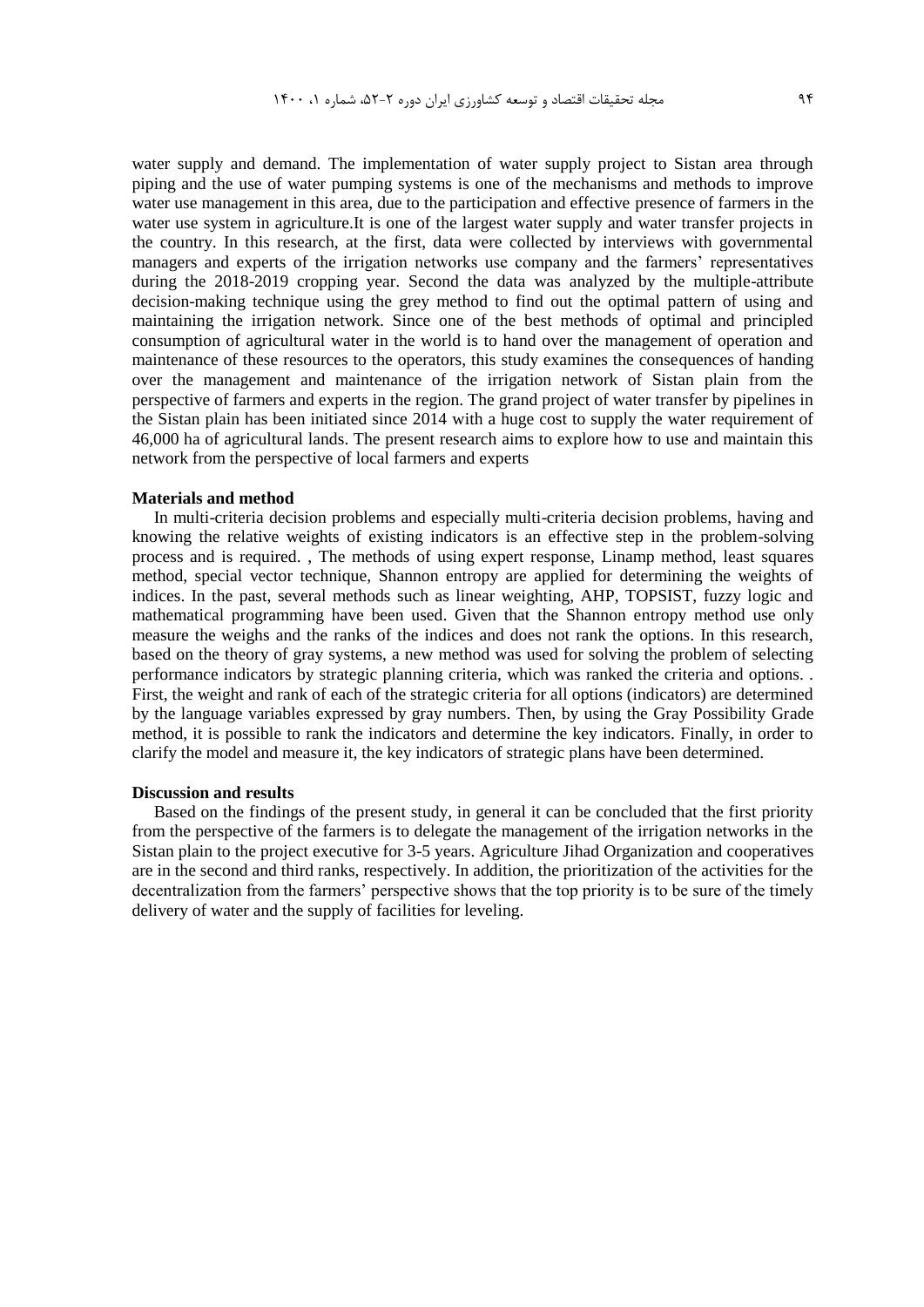# **پيامدهای واگذاری مديريت بهرهبرداری و نگهداری شبکه آبياری دشت سيستان بر پايه تئوری سيستم خاکستری**

**، ايرج قاسمی ،<sup>1</sup> احمد قاسمی<sup>3</sup> محمود محمد قاسمی 2** \*

**،1 استاديار اقتصاد کشاورزي واحد تحقیقات اقتصادي- اجتماعی و ترويجی مرکز تحقیقات و آموزش کشاورزي و منابع طبیعی سیستان، سازمان تحقیقات-آموزش و ترويج کشاورزي ، زابل، ايران ،2 استاديار بخش تحقیقات زراعی و باغی مرکز تحقیقات و آموزش کشاورزي و منابع طبیعی سیستان- سازمان تحقیقات-آموزش و ترويج کشاورزي، زابل، ايران ،3 استاديار عضو هیات علمی گروه برنامه ريزي شهري و منطقهاي پژوهشگاه علوم انسانی و مطالعات اجتماعی، تهران، ايران )تاريخ دريافت: -99/8/27 تاريخ تصويب: 99/11/6(**

**چکيده**

**يکی از تنگناههاي اساسی منطقه سیستان کافی نبودن آب براي آبیاري محصوالت کشاورزي و مصارف غیرکشاورزي است. در سالهاي اخیر، مديريت تقاضا به عنوان راهحل منطقی براي تحقق هدف بهرهبرداري پايدار آب مورد توجه قرار گرفته است. يکی از سازوکارها و روشهاي بهبود مديريت بهرهبرداري از آب در منطقه، اجراي طرح آبرسانی از طريق لولهکشی و بهکارگیري سیستمهاي پمپاژ است. اين طرح، با هدف تأمین آب در سطح 46000 هکتار از اراضی دشت سیستان آغاز و مديريت و بهرهبرداري از شبکه واگذار شده است. اين پژوهش به دنبال بررسی پیامدهاي واگذاري مديريت بهرهبرداري و نگهداري شبکه آبیاري در اين دشت، از ديدگاه کشاورزان و کارشناسان منطقه است. در اين راستا، پیمايش میدانی با ابزار مصاحبه و پرسشنامه براي جمعآوري دادهها بهکار گرفته شد. در اين پیمايش، نمونهاي از مديران دولتی، کارشناسان شرکت بهرهبرداري شبکه آبیاري و 105 نفر از بهرهبرداران در سال زراعی 97-98 جهت جمعآوري دادهها انتخاب شدند. براي تحلیل اطالعات و تعیین الگوي بهینه بهرهبرداري و نگهداري شبکه آبیاري، از تکنیک تصمیمگیري چند شاخصه به روش خاکستري استفاده شد. نتايج نشان داد مهمترين پیامدهاي مثبت واگذاري مديريت شبکه شامل ايجاد اشتغال، کاهش مهاجرت روستايیان ، افزايش بهرهوري محصوالت، کسب اطمینان کشاورز از نظر تأمین غذا و درآمد، توزيع مناسب آب، بهرهگیري بیشتر از شبکه آبیاري و کاهش اتالف منابع آب، افزايش احساس مسئولیت و مالکیت کشاورزان نسبت به استفاده از شبکه آبیاري و حفاظت از آن است. همچنین، نبود اطمینان نسبت به انجام مسئولیت، عدم کفايت تفاهم و همکاري موجود بین آببران، بروز اختالف میان کشاورزان، عدم توجه کافی به آموزش و ترويج، نبود تجربه، از دست رفتن منابع، عدم توجه به مشکالت اقتصادي آببران، از دست دادن حمايت قانونی سازمان و عدم کفايت تفاهم و همکاري موجود بین آببران از جمله پیامدهاي منفی میباشد. با توجه به اين که هم بهرهبرداران پیشرو و هم شرکت تعاونیهاي ايجاد شده، از وظايف خود در امر تحويل مديريت و نگهداري از شبکه و انجام فعالیتهاي مورد نظر اطالع کافی ندارند، الگوي مديريت و بهره برداري گام به گام توصیه میشود. مهمترين راهکار پیشنهادي، آموزش و آگاهسازي واقعی بهرهبرداران پیشرو در فرايند واگذاري شبکه آبیاري است.**

**واژههای کليدی: مشکالت اقتصادي آببران، بهرهبرداران، گروهاي همآب، دشت سیستان**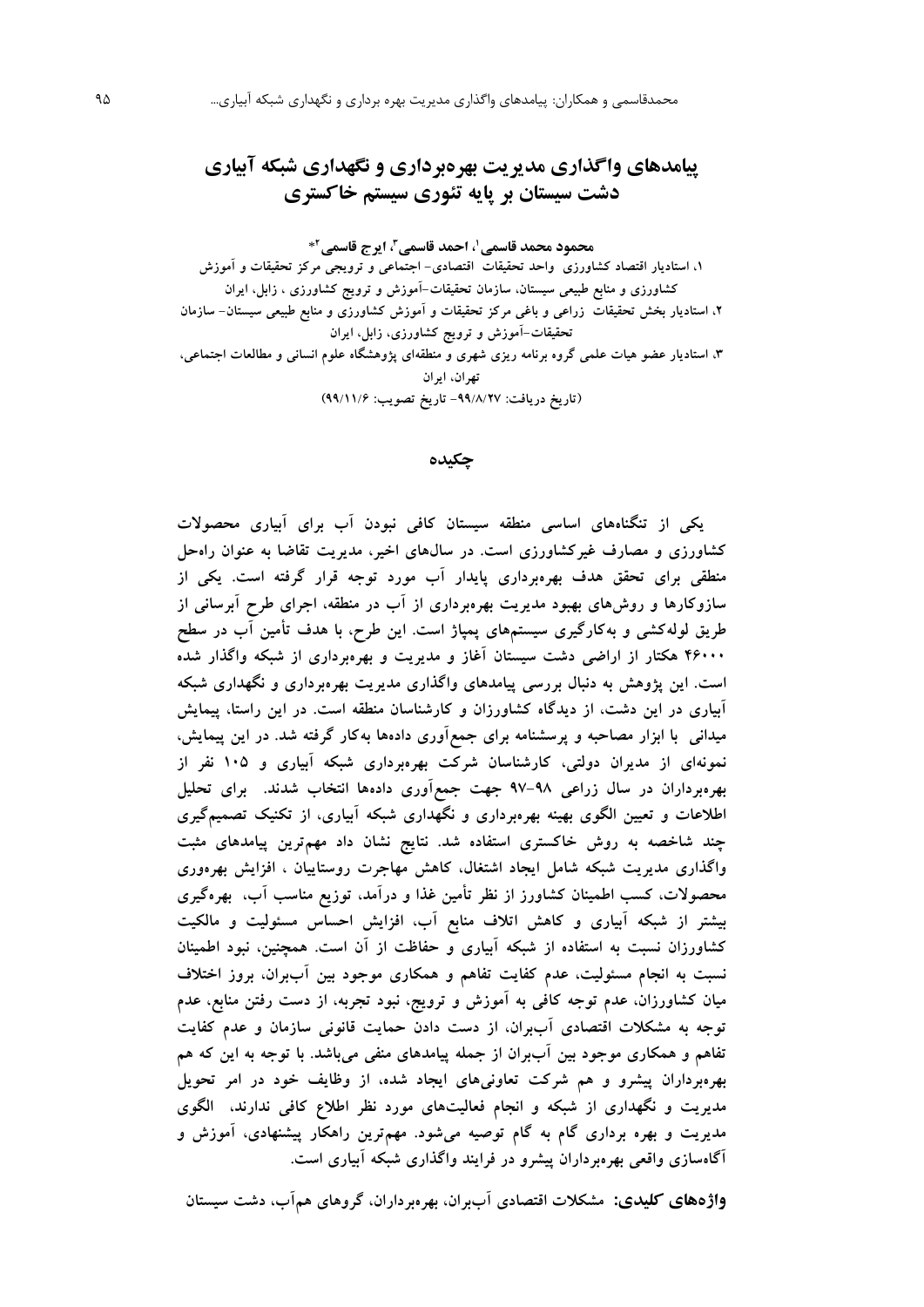مديريت آبياري، کاهش نزاع در آبياري و وضعيت تعمير و نگهداري در بيست کشور آسيايی از جمله ايران، در مورد ارزيابی واگذاري مديريت آبياري و مديريت مشارکتی آبياري نشان داد که در بيش از 60 درصد از موردها، اصالحات مديريتی ناموفق بوده است )2015 ,al et Mukhtarov). با اين وجود مطالعات انجام شده در بزرگترين شبکۀ آبياري فيليپين در حوزه رودخانه ماگات نشان داد که با واگذاري مديريت آبياري، احتمال مشارکت مردم در امور جمعی شبکه آبياري حدود چهار برابر بيشتر شده و نزديک به نيمی از کشاورزان در امور مربوط به آبياري مشارکت کردهاند. عالوه بر اين وضعيت تعمير و نگهداري، نزاعهاي کشاورزان در آبياري، عدم پرداخت آببهاء و قانونمندي کشاورزان سامان و بهبود معنیداري يافته است ) ,2011Araral). همچنين، در مطالعهاي در کشور هندوستان، ارزيابی تشکلهاي آببران با شاخصهاي کارايی عملياتی و عملکرد مالی نشان داد با وجود تشکلها، به منظور ايجاد انگيزش در کشاورزان براي خودکفايی و پرداخت هزينههاي خدمات آبياري از فشار اجتماعی استفاده شد. با اين حال در دستيابی به خوداتکايی مالی ناکام مانده و مقدار بدهی کشاورزان بابت آب بها زياد شد (Bhatt,2013).

از ديدگاه نهادگرايی، مطالعه شيوه انجام واگذاري مديريت آبياري در کشور اندونزي نشان داد، مقامهاي دولتی حاکم بر مديريت آب، تکنوکراتهاي محافظهکاري هستند که با تغيير اصالحات مديريت آبياري به آن ابعاد و جهتگيري فيزيکی و زيرساختی داده و حاضر نيستند واقعيتهايی غير از ابعاد فنی را ببينند. عالوه برآن، مديريت دولتی آبياري از واگذاري مديريت آبياري به عنوان وسيلهاي براي تجهيز منابع و حفظ موجوديت خود استفاده کرده است و افزايش نقش کشاورزان در مديريت آبياري و دسترسی به منابع مالی مربوط به بهرهبرداري و نگهداري را بر .)Suhardiman & Giordano,2014(نمیتابد

مطالعه عوامـل مـوثر بـر جـذب چايکاران در تشکلهاي آبياري تحت فشار در شهرستان الهيجـان، نشـان داد کـه متغيرهـايی ماننـد شـرکت درکالسهاي

### **مقدمه**

بخش کشاورزي و منابع آب مورد نياز براي توسعه اين بخش تاثير زيادي از تغيير اقليم میپذيرد. بهتازگی مطالعات متعددي دربارة شناخت ماهيت و ميزان آثار تغيير اقليم بر متغيرهاي فيزيکی منابع آب و بخش کشاورزي کشور انجام شدهاست. با اين حال، زواياي اقتصادي اين پديده و راهکارهاي بالقوة مقابله با آن، کمتر مورد بررسی تجربی قرار گرفته است. بحران آب در کشاورزي از يک سو و تأمين مواد غذايی مورد نياز جمعيت رو به افزايش بشري از سوي ديگر، مديريت بهرهبرداري از آب کشاورزي را با تنگناه و چالشهاي جدي روبرو کرده است ),2018al et Sharifzadeh). عدم مديريت صحيح و عرضه کافی آب سطحی در بخش کشاورزي، اثرات زيانبار اقتصادي-اجتماعی به همراه .(Arab et al, 2018) است داشته

عالوه بر مديريت منابع آب، تعامل انسان و منابع آب يکی از زيربناهاي اصلی شکلگيري مناسبات اجتماعی و اقتصادي در ايران میباشد و درک مفهومی سير تحوالت آن، نقش مهمی در شناخت علل چالشهاي کنونی منابع آب دارد

(2020 ,Akbari & Alambeigi) . يکی از مهمترين راههاي تعامل انسان و منابع آب، دانستن روش استفاده بهينه از اين منابع است. استفاده بهينه از منابع آب با استفاده از انتقال صحيح آب، میتواند پاسخی به اين چالش اساسی باشد. پيشينۀ تاريخی انتقال آب بين حوضهاي در جهان حکايت از پيامدهاي درازمدت ناگواري است. رشد سريع و نامتوازن جمعيت در حوضههاي مقصد، خشکی و يا کاهش شديد دبی رودخانهها و چشمهها و سفرههاي آب زيرزمينی، نابودي باتالقها و تاالبها و بروز فاجعههاي زيستمحيطی جبرانناپذير در مبداء و صَرف هزينههاي زياد، بروز مشکالت اجتماعی و جابهجايی ساکنان آبگيرها و مسيرهاي انتقال از جمله اين پيامدها بوده است .(Parhizkar ,2013)

بررسی شاخصهاي نرخآوري آب، پايايی مالی تشکل آببران، کفايت و قابل اعتماد بودن آب تحويلی به کشاورزان، آگاهی جمعی و مشارکت کشاورزان در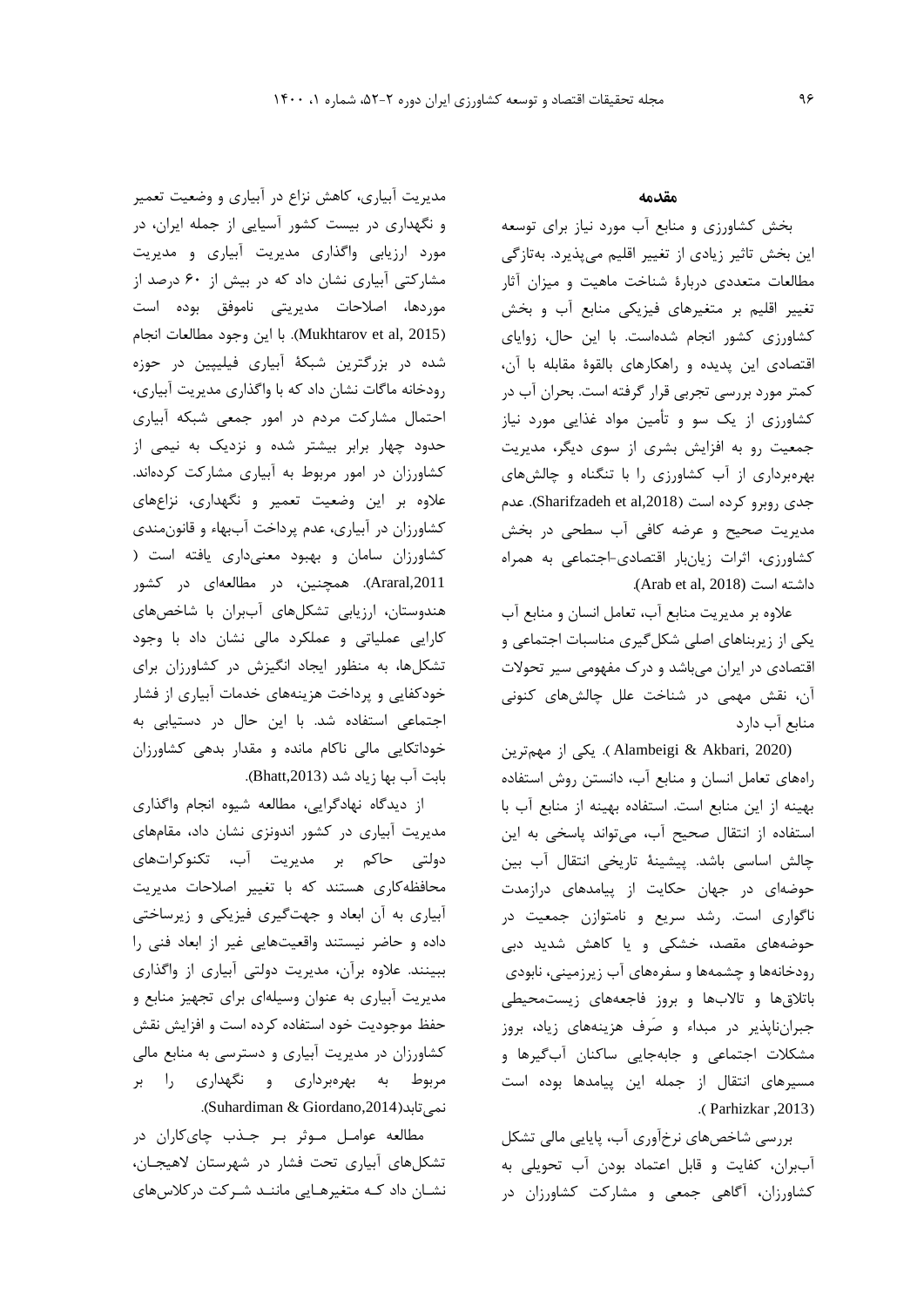آموزشی و ترويجی، دفعات بازديد از باغـات داراي آبيـاري تحت فشار، اعتقاد به مشورت براي بهتر شدن امور و وسعت باغ داراي سيستم آبياري، بيشترين مقدار واريانس بين دو گروه عضو و غيرعضو را تعيين میکنند .(Kalantari & Ebrahimi,2005)

سياستهاي مختلف به منظور مديريت منابع آب در بخشهاي مختلف از جمله کشاورزي اگر تمام ارتباطات بالقوه را در قالب يک سيستم در نظر نگيرد، ميتواند  $\alpha$ layani et al, 2016) منجر به نتايج نامطلوب شود

تحوالت اجتمـاعی در دهـههاي اخيـر، از يک سو و توسعه طرحهاي آب و کشاورزي از سوي ديگر، موجب گرديد که مسئوليت دولت در زمينه مديريت مصرف آب گسترش يابـد و نقش اشخاص )مصرفکنندگان آب و بخـش خصوصـی) در اين مسئوليت کمرنگ شود. اما تجربه نشـان داد کـه سازمانهاي دولتی و نهادهاي وابسـته بـه آنهـا در انجـام مسـئوليت مــديريت مصــرف آب کشــاورزي، چنــدان موفــق نبــودهانــد. لــذا، سياستهاي کلی در اين راستا قرار گرفت تا از توانمنديهاي بخـش خصوصی براي ارائه اين خدمات بهره گرفته شود),2013Pourkazemi).

دشت سيستان با وسعت حدود 255 هزار هکتار در جنـوب شـرقی ايـران، در دلتاي رودخانه سيستان قرار دارد و 105 هـزار هکتـار از اراضـی آن قابل کشت و زرع میباشد. شبکههاي آبياري و زهکشی دشت سيستان، شامل سه بخش شبکه مدرن آبياري و زهکشی چاهنيمه، شـبکه مـدرن آبيـاري و زهکشـی ميـانکنگـی و شبکههاي سنتی آبياري سيستان میباشد. اين منطقه داراي 250 هزار هکتـار اراضـی حاصـلخيز و قابـل کشت در دشت است و بيش از 50 درصد فعاليتهاي زراعی و بـاغی استان سيسـتان و بلوچسـتان در آن متمرکـز مـیباشـد. قابليتها و توانمنديهاي زراعی و باغی دشت سيستان، باعث شده تا اين دشت توليدکننده 75 درصد غالت، 81 درصـد جـاليز و بـيش از 70 درصـد تاکستانها و يکی از مناطق مستعد کشت دانههاي روغنـی در اسـتان .)Mohammadghasemi et all, 2016(باشد

کافی نبودن آب براي آبياري محصوالت کشاورزي و مصارف ديگر يکی از تنگناههاي اساسی در منطقه

سيستان است. مهمترين مسئله در مديريت منابع آب، برقراري تعادل بين عرضه و تقاضاي آن است. از آنجا که مقدار عرضه آب هميشه محدود بوده و مقدار تقاضا نيز با افزايش جمعيت و بهبود سطح زندگی روبه افزايش است، برنامهريزي براي استفاده بهينه از منابع آب، داراي اهميت ويژه است. راهحل سنتی براي مقابله با مشکل کمآبی در ايران افزايش عرضه آب از طريق سرمايهگذاري در توسعه منابع آب بوده است. با اين وجود، منابع اعتباري الزم در تأمين آب و توليد محصوالت کشاورزي کمتر از آستانه مورد نياز بوده است. از اين رو، در سالهاي اخير مديريت تقاضا به عنوان راهحل منطقی براي تحقق هدف بهرهبرداري پايدار آب، مورد توجه قرار گرفته است. با توجه به خشکسالیهاي 20 ساله اخير چارهاي جز استفاده از مکانيزمها و روشهايی براي بهبود مديريت بهرهبرداري از آب در اين بخش و منطقه وجود ندارد. با توجه به مشارکت و حضور موثر کشاورزان در نظام بهرهبرداري آب در بخش کشاورزي، يکی از سازوکارها و روشهاي بهبود مديريت بهرهبرداري از آب در اين منطقه، اجراي طرح آبرسانی به منطقۀ سيستان از طريق لولهکشی و به کارگيري سيستمهاي پمپاژ آب بوده است.

اين طرح يکی از بزرگترين طرحهاي آبرسانی و انتقال آب در کشور محسوب میشود که پس از اجرايی شدن به صورت کامل، باگستردگی در 17 منطقه از دشت سيستان، حدود 46 هزار هکتار از اراضی زراعی منطقه را تحت پوشش خود قرار خواهد داد. منابع آبی تأمين کننده طرح، شامل ذخاير چاه نيمهها و جريانات رودخانۀ هيرمند است.

بنابراين، با وجود استفاده گسترده و مستمر از رويکرد واگذاري مديريت آبياري و مديريت مشارکتی آبياري به منظور درمان عملکرد ضعيف شبکههاي آبياري، اثربخشی برنامههاي واگذاري از لحاظ بهبود آبياري، کارايی در بخش کشاورزي و مديريت منابع هنوز مورد ترديد است و برنامه اصالحات مديريتی بسته به شيوه اجراي اصالحات و مساعدت بستر اجتماعی، آميزهاي از موفقيت و شکست خواهد بود. از آنجايی که يکی از بهترين روشهاي مصرف بهينه و اصولی آب کشاورزي در دنيا، واگذاري مديريت بهرهبرداري و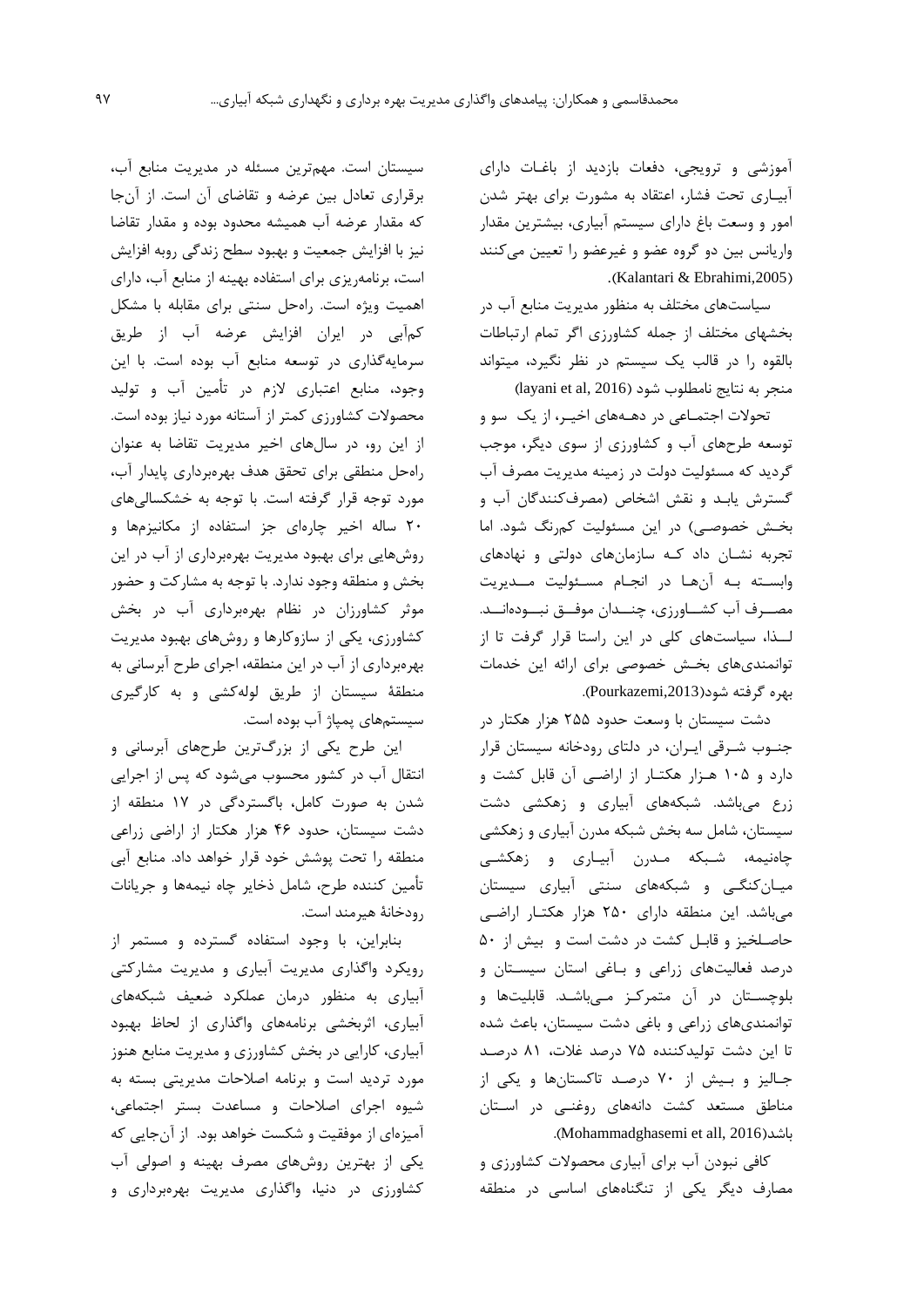نگهداري از اين منابع به بهرهبرداران می باشد، اين مطالعه به بررسی پيامدهاي واگذاري مديريت بهرهبرداري و نگهداري شبکه آبياري دشت سيستان، از ديدگاه کشاورزان و کارشناسان منطقه پرداخته وسعی شده تا »پيامدهاي مثبت و منفی« و »مشکالت واگذاري مديريت بهرهبرداري و نگهداري از شبکههاي آبياري و زهکشی» دشت سیستان به گزینههای مناسب بر اساس نظرات کارشناسان و بهرهبردارن مورد بررسی قرار گيرد. در نهايت، الگوي بهينه براي نظام بهرهبرداري و نگهداري شبکه آبياري دشت سيستان معرفی شد.

## **مواد و روشها**

در مسائل تصميمگيري چندمعياره و به خصوص مسائل تصميمگيري چند شاخصه، داشتن و دانستن وزنهاي نسبی شاخصهاي موجود، گام مؤثري در فرايند حل مساله محسوب میشود )2004 ,Hedariyan). از جمله روشهاي تعيين وزنهاي شاخصها، میتوان به روش استفاده از آنتروپی شانون اشاره کرد ) Balderma ,2007al et). دراين بررسی، فرآيند تصميمگيري چندمعياره براساس نمودار يک صورت پذيرفته است.



نمودار ۱. فرآيند تصميم گيري چندمعياره(2007 ), Aryal & Rajouria

46000 نفر خواهند بود. براي استفاده از نظرات اين گروه از ابزار پرسشنامه استفاده شده و حجم نمونه از بهرهبردارن با استفاده از فرمول کوکران محاسبه شده است. با در نظر گرفتن مقدار خطاي قابل تحمل 0/53 و سطح اطمينان نمونه که در سطح اطمينان 95درصد و P برآوردي از نسبت افرادي از جامعه که از خدمات کشاورزي رضايت دارندکه براساس مطالعات انجام شده در سطح کشور اين نسبت تقريبا برابر 53 درصد میباشد حجم نمونه برابر 105 نفر بدست آمد .(Mohammadghasemi et al, 2012)

درگذشته، از روشهاي متعددي مانند وزندهی خطی، سلسلهمراتب ساعتی، تاپسیس' منطق فازی و برنامهريزي رياضی استفاده شده

 $\overline{a}$ 

اين مطالعه به بررسی پيامدهاي واگذاري مديريت بهرهبرداري و نگهداري شبکه آبياري دشت سيستان از ديدگاه کشاورزان و کارشناسان منطقه پرداخته است و تالش شد تا پيامدهاي مثبت و منفی و مشکالت واگذاري مديريت بهرهبرداري و نگهداري ازشبکههاي آبياري و زهکشی مورد بررسی قرار گيرد. به عالوه، راهکارهاي الزم براي تحقق الگوي بهينه نظام بهرهبرداري و نگهداري شبکه آبياري دشت سيستان معرفی شد. از اين رو، فعاليتهاي واگذاري از طريق پرسشنامه و با استفاده از تکنيک آنتروپی شانون سنجش شده و رويکرد غالب در اين پژوهش پيمايشی است. به علت محدود بودن تعداد کارشناسان مرتبط با موضوع، از روش سرشماري براي نظرخواهی از آنان استفاده شد. اما در مورد بهرهبرداران، جامعه مورد مطالعه کليه بهرهبرداران از شبکه آبياري و زهکشی در دشت سيستان بوده است که براساس برنامه تدوين شده

<sup>1</sup>. Analytical Hierarchy Process (AHP)

<sup>2</sup>. Technique for Order of Preference by Similarity to Ideal Solution (TOPSIS)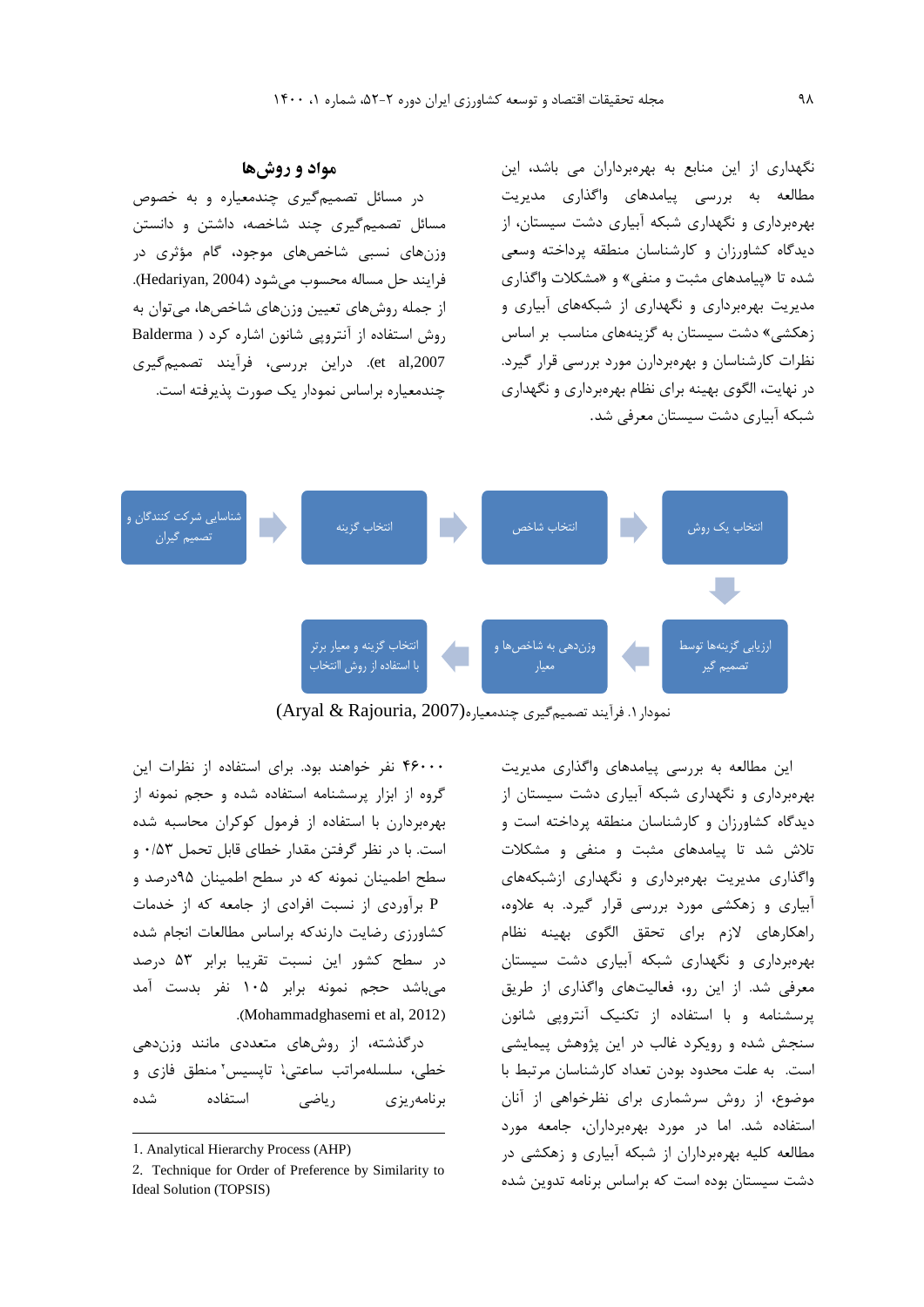است),2004l Rzavi&Mahbobidakani). با توجه به اين که روش آنتروپی شانون فقط شاخصها را وزندهی و رتبهبندي میکند (و نه گزينهها را)، در اين تحقيق، بر پايه تئوري سيستمهاي خاکستري روش جديدي در حل مسئله انتخاب شاخصهاي عملکرد توسط معيارهاي پيشنهاد شده که معيارها و گزينهها را رتبهبندي میکند. در ابتدا وزن و رتبه هر يک از معيارهاي استراتژيک محور برای تمامی گزينهها (شاخص ها) توسط متغيرهاي زبانی که به وسيله اعداد خاکستري بيان شدهاند، تعيين شده است. سپس، با استفاده از روش درجه امکان خاکستري، رتبهبندي شاخصها و تعيين شاخصهاي کليدي ميسر گرديد. در انتها نيز براي روشن شدن مدل و سنجش آن، شاخصهاي کليدي برنامههاي استراتژيک تعيين شده است .(Perelomov & Kandler, 2006)

براي اجراي تئوري سيستمهاي خاکستري مراحل زير طی شده است:

**گام اول:** تعيين وزن مؤلفههاي مؤثر

فرض آن است که تصميمگيرنده وجود دارد، *k* بنابراين وزن مؤلفهها را میتوان از طريق زير *Q j* محاسبه کرد:

 $(1)$  $\otimes w_j = \frac{1}{k} \left[ \otimes w_j^1 + \otimes w_j^2 + \dots + \otimes w_j^k \right]$ 

که در آن  $k$ رز مؤلفه  $k$ رزی مؤلفه برای  $\frac{1}{k}$ امین تصمیمگیرنده است و ٌمیتوان آن را با عدد  $j \cong w_j^k$  وزن مؤلفه  $\otimes w_j^k$  *(j = 1, 2, ..., n*) *k*

خاکستری نشان داد. $\sqrt[k]{w_k^k} = \left\lceil \frac{k}{\sigma} k \right\rceil$ **گام دوم**: شامل استفاده از متغيرهاي زبانی )مثل خيلي کم، کم، متوسط، زياد و خيلي زياد) براي مشخص نمودن مقدار مؤلفهها. با توجه به اين متغيرها، مقدار مؤلفهها را میتوان به صورت زير برآورد نمود:

 $(\mathfrak{r})$  $\otimes G_{ij} = \frac{1}{k} \left[ \otimes G_{ij}^1 + \otimes G_{ij}^2 + ... + \otimes G_{ij}^k \right]$ 

که در آن مقدار مؤلفه  $_i$  برای  $_k$ امین تصمیمگیرنده و میتوان آن  $\alpha$ را با عدد خاکستری  $\bigotimes G_{ij}^k = \left[ \underline{\alpha}_{ij}^k \overline{\alpha}_{ij}^k \right]^{k}$  نشان داد<br>2007 - <sub>(et al</sub> .)et al., 2007 **گام سوم:** ايجاد ماتريس تصميم خاکستري  $\bigotimes_i G_{ij}^k (i = 1, 2, ..., n; j = 1, 2, ..., n)$ *k ij*

 $(\uparrow)$ 

|                                                 | $\begin{bmatrix} \otimes G_{11} & \otimes G_{12} & \dots & \otimes G_{1n} \\ \otimes G_{21} & \otimes G_{22} & \dots & \otimes G_{2n} \end{bmatrix}$ |  |  |
|-------------------------------------------------|------------------------------------------------------------------------------------------------------------------------------------------------------|--|--|
|                                                 |                                                                                                                                                      |  |  |
|                                                 |                                                                                                                                                      |  |  |
|                                                 |                                                                                                                                                      |  |  |
|                                                 | $\begin{array}{ccccccccc}\n&\cdot&\cdot&\cdots&\cdots\\ \n\otimes_{Gm1}&\otimes_{Gm2}&\cdots&\vdots&\n\end{array}$                                   |  |  |
| که در آن $_{G}$ ها متغیرهای زبانی میباشند که به |                                                                                                                                                      |  |  |

عدد خاکستري تبديل شدهاند.

**گام چهارم:** تعيين نرمالسازي ماتريس تصميم خاکستري

$$
D^* = \begin{bmatrix} \otimes G_{11}^* & \otimes G_{12}^* & \dots & \otimes G_{1n}^* \\ \otimes G_{21}^* & \otimes G_{22}^* & \dots & \otimes G_{2n}^* \\ \vdots & \vdots & \ddots & \vdots \\ \vdots & \vdots & \ddots & \vdots \\ \otimes G_{m1}^* & \otimes G_{m2}^* & \dots & \otimes G_{mn}^* \end{bmatrix} \tag{\text{F}}
$$

که در آن براي هر کدام از مؤلفههاي افزايشی بصورت زير نشان داده میشود:

یصورت زیر نشان داده میشود:  
5
$$
\otimes G_{ii}^{*}
$$

$$
\otimes G_{ij}^* = \left[ \frac{\underline{\alpha}_{ij}}{G_j^{\max} \overline{G_j^{\max}}} \right] \tag{2}
$$
  

$$
\otimes G_j^{\max} = \max_{1 \le i \le m} \{ \overline{\alpha}_{ij} \}
$$

برای هر کنام از مؤلفههای کاهشی 
$$
^*_{0}
$$
 بصورت  
زیر نشان داده میشود:

$$
\otimes G_{ij}^* = \left[ \frac{G_j^{\min} G_j^{\min}}{\overline{\alpha}_{ij}} \frac{G_j^{\min}}{\underline{\alpha}_{ij}} \right] \tag{8}
$$

**گام پنجم**: ايجاد ماتريس تصميم وزنی هنجار شده با فرض اهميت متفاوت هر کدام از مؤلفهها، ماتريس وزنی نرماليزه شده بصورت زير نمايش داده میشود:  $\otimes G_j^{\min} = \max_{1 \le i \le m} {\alpha_{ij}}$ 

$$
D^* = \begin{bmatrix} \otimes N_{11} & \otimes N_{12} & \dots & \otimes N_{1n} \\ \otimes N_{21} & \otimes N_{22} & \dots & \otimes N_{2n} \\ \vdots & \vdots & \ddots & \vdots \\ \otimes N_{m1} & \otimes N_{m2} & \dots & \otimes N_{mn} \end{bmatrix}
$$
\n
$$
D^* = \begin{bmatrix} \otimes N_{11} & \otimes N_{12} & \dots & \otimes N_{2n} \\ \vdots & \vdots & \ddots & \vdots \\ \otimes N_{m1} & \otimes N_{m2} & \dots & \otimes N_{mn} \end{bmatrix}
$$
\n
$$
D^* = \begin{bmatrix} \otimes N_{11} & \otimes N_{21} & \dots & \otimes N_{2n} \\ \vdots & \vdots & \ddots & \vdots \\ \otimes N_{m1} & \otimes N_{m2} & \dots & \otimes N_{mn} \end{bmatrix}
$$
\n
$$
D^* = \begin{bmatrix} \otimes N_{11} & \otimes N_{12} & \dots & \otimes N_{2n} \\ \vdots & \vdots & \ddots & \vdots \\ \otimes N_{m1} & \otimes N_{m2} & \dots & \otimes N_{mn} \end{bmatrix}
$$
\n
$$
D^* = \begin{bmatrix} \otimes N_{11} & \otimes N_{12} & \dots & \otimes N_{2n} \\ \vdots & \vdots & \ddots & \vdots \\ \otimes N_{11} & \otimes N_{12} & \dots & \otimes N_{mn} \end{bmatrix}
$$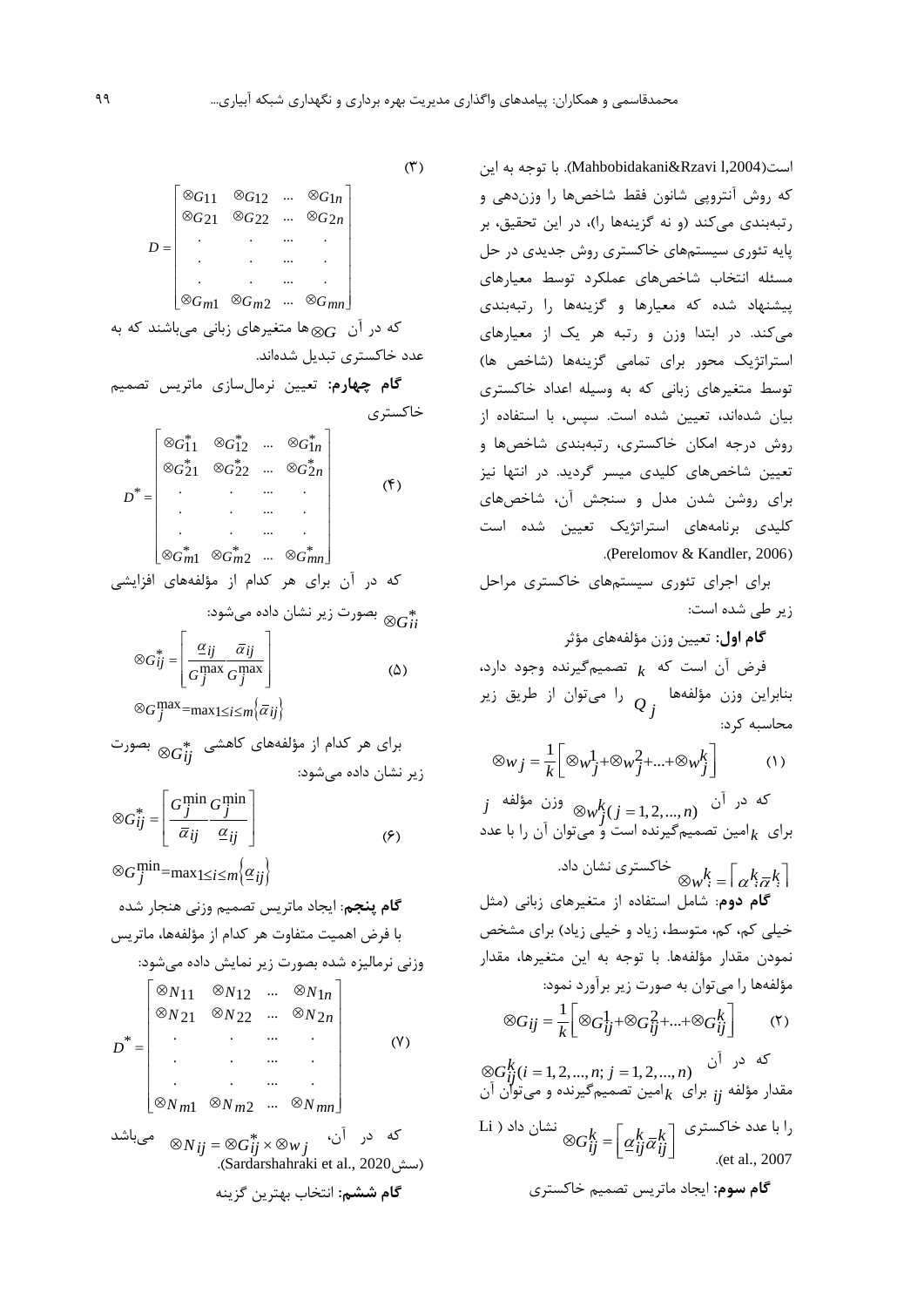rرای  m معار مختلف (  
$$
M \max \Big\{ \otimes_{G_1} \max, \otimes_{G_2} \max, \dots, \otimes_{G_n} \max \Big\}
$$
   
$$
C = \Big\{ C_1, C_2, \dots, C_m \Big\}
$$
   
$$
C = \Big\{ C_1, C_2, \dots, C_m \Big\}
$$
   
$$
C = \Big\{ C_1, C_2, \dots, C_m \Big\}
$$
   
$$
C = \Big\{ C_1, C_2, \dots, C_m \Big\}
$$

$$
\left.\begin{array}{cc} \mathbb{C}^{\mathfrak{S}} & M\max\left\{\otimes_{G_1}^{\max},\otimes_{G_2}^{\max},...,\otimes_{G_n}^{\max}\right\} \\ \text{and} & \text{if } \mathbb{C}^{\mathfrak{S}} \text{ is } \mathbb{C}^{\mathfrak{S}} \text{ is } \mathbb{C}^{\mathfrak{S}} \text{ is } \mathbb{C}^{\mathfrak{S}} \text{ is } \mathbb{C}^{\mathfrak{S}} \text{ is } \mathbb{C}^{\mathfrak{S}} \text{ is } \mathbb{C}^{\mathfrak{S}} \text{ is } \mathbb{C}^{\mathfrak{S}} \text{ is } \mathbb{C}^{\mathfrak{S}} \text{ is } \mathbb{C}^{\mathfrak{S}} \text{ is } \mathbb{C}^{\mathfrak{S}} \text{ is } \mathbb{C}^{\mathfrak{S}} \text{ is } \mathbb{C}^{\mathfrak{S}} \text{ is } \mathbb{C}^{\mathfrak{S}} \text{ is } \mathbb{C}^{\mathfrak{S}} \text{ is } \mathbb{C}^{\mathfrak{S}} \text{ is } \mathbb{C}^{\mathfrak{S}} \text{ is } \mathbb{C}^{\mathfrak{S}} \text{ is } \mathbb{C}^{\mathfrak{S}} \text{ is } \mathbb{C}^{\mathfrak{S}} \text{ is } \mathbb{C}^{\mathfrak{S}} \text{ is } \mathbb{C}^{\mathfrak{S}} \text{ is } \mathbb{C}^{\mathfrak{S}} \text{ is } \mathbb{C}^{\mathfrak{S}} \text{ is } \mathbb{C}^{\mathfrak{S}} \text{ is } \mathbb{C}^{\mathfrak{S}} \text{ is } \mathbb{C}^{\mathfrak{S}} \text{ is } \mathbb{C}^{\mathfrak{S}} \text{ is } \mathbb{C}^{\mathfrak{S}} \text{ is } \mathbb{C}^{\mathfrak{S}} \text{ is } \mathbb{C}^{\mathfrak{S}} \text{ is } \mathbb{C}^{\mathfrak{S}} \text{ is } \mathbb{C}^{\mathfrak{S}} \text{ is } \mathbb{C}^{\mathfrak{S}} \text{ is } \mathbb{C}^{\mathfrak{S}} \text{ is } \mathbb{C}^{\mathfrak{S
$$

بهترین  
\n
$$
M^{max} = \Biggl\{ \Biggl[ \max_{1 \le i \le m} \frac{a_{i1}}{2} \max_{1 \le i \le m} \frac{a_{i2}}{2} \prod_{j=1}^{m} \max_{1 \le i \le m} \frac{a_{i2}}{2} \cdot \frac{1}{2} \cdot \frac{1}{2} \cdot \frac{1}{2} \cdot \frac{1}{2} \cdot \frac{1}{2} \cdot \frac{1}{2} \cdot \frac{1}{2} \cdot \frac{1}{2} \cdot \frac{1}{2} \cdot \frac{1}{2} \cdot \frac{1}{2} \cdot \frac{1}{2} \cdot \frac{1}{2} \cdot \frac{1}{2} \cdot \frac{1}{2} \cdot \frac{1}{2} \cdot \frac{1}{2} \cdot \frac{1}{2} \cdot \frac{1}{2} \cdot \frac{1}{2} \cdot \frac{1}{2} \cdot \frac{1}{2} \cdot \frac{1}{2} \cdot \frac{1}{2} \cdot \frac{1}{2} \cdot \frac{1}{2} \cdot \frac{1}{2} \cdot \frac{1}{2} \cdot \frac{1}{2} \cdot \frac{1}{2} \cdot \frac{1}{2} \cdot \frac{1}{2} \cdot \frac{1}{2} \cdot \frac{1}{2} \cdot \frac{1}{2} \cdot \frac{1}{2} \cdot \frac{1}{2} \cdot \frac{1}{2} \cdot \frac{1}{2} \cdot \frac{1}{2} \cdot \frac{1}{2} \cdot \frac{1}{2} \cdot \frac{1}{2} \cdot \frac{1}{2} \cdot \frac{1}{2} \cdot \frac{1}{2} \cdot \frac{1}{2} \cdot \frac{1}{2} \cdot \frac{1}{2} \cdot \frac{1}{2} \cdot \frac{1}{2} \cdot \frac{1}{2} \cdot \frac{1}{2} \cdot \frac{1}{2} \cdot \frac{1}{2} \cdot \frac{1}{2} \cdot \frac{1}{2} \cdot \frac{1}{2} \cdot \frac{1}{2} \cdot \frac{1}{2} \cdot \frac{1}{2} \cdot \frac{1}{2} \cdot \frac{1}{2} \cdot \frac{1}{2} \cdot \frac{1}{2} \cdot \frac{1}{2} \cdot \frac{1}{2} \cdot \frac{1}{2} \cdot \frac{1}{2} \cdot \frac{1}{2} \cdot \frac{1}{2} \cdot \frac{1}{2} \cdot \frac{1}{2} \cdot \frac
$$

مختلف بصورت زير نشان داده میشود:

$$
P\left\{M_{i} \leq M \max\right\} = \frac{1}{n} \sum_{j=1}^{n} P\left\{\otimes N_{ij} \leq \otimes G_{j}^{\max}\right\}
$$
 (१)

هر چه درجه امکان خاکستري يک گزينه کوچکتر باشد، رتبه آن گزينه بهتر خواهد بود ( Karim et al,  $/(2020)$ 

### **نتايج و بحث**

منطقه روستايی سيستان، داراي 930 روستا با 270000 نفر جمعيت بوده، که شغل اکثر آنها کشاورزي، دامپروري و شغلهاي وابسته به اين دو حرفه میباشد. اين جمعيت در پنج شهرستان زابل، نيمروز، هامون، زهک و هيرمند قرار گرفته است. در اين محدوده 46000 نفر بهرهبردار تحت پوشش شبکه آبياري قرار مے گيرند.

نتايج بررسی خصوصيات اجتماعی بهرهبرداران نشان داد که ميانگين سنی آنها 54 سال بوده است که در اين بين مسنترين آنها 72 سال و جوانترين آنها 27 سال سن داشته است. همچنين، نتايج بررسی براي

سابقه کار 50 سال و کمترين آن، 10 سال میباشد. در سطح منطقه سيستان، 16 ناحيه عمرانی براي مديريت خط انتقال آب با لوله وجود دارد. جدول شماره يک تعداد نواحی عمرانی در سطح شهرستانهاي منطقه سيستان را نشان میدهد.

جدول .1 نواحی عمرانی در سطح شهرستانهاي منطقه سيستان

| شهرستان | رديف |   |
|---------|------|---|
| هامون   |      |   |
| هيرمند  |      |   |
| زابل    |      | ٣ |
| نيمروز  |      |   |
| ; هک    |      | ۵ |
|         |      |   |

ماخذ:گردآوري محقق

پس از چندين جلسه و مصاحبه با مسئولين مربوطه، کارشناسان و بهرهبرداران خبره و پيشرو در سال 98 در نواحی مختلف عمرانی سطح منطقه سيستان، اولويتها و پيامدهاي واگذاري مديريت بهرهبرداري و نگهداري شبکه آبياري دشت سيستان در جدول شماره دو و شکل 1 بيان گرديده است.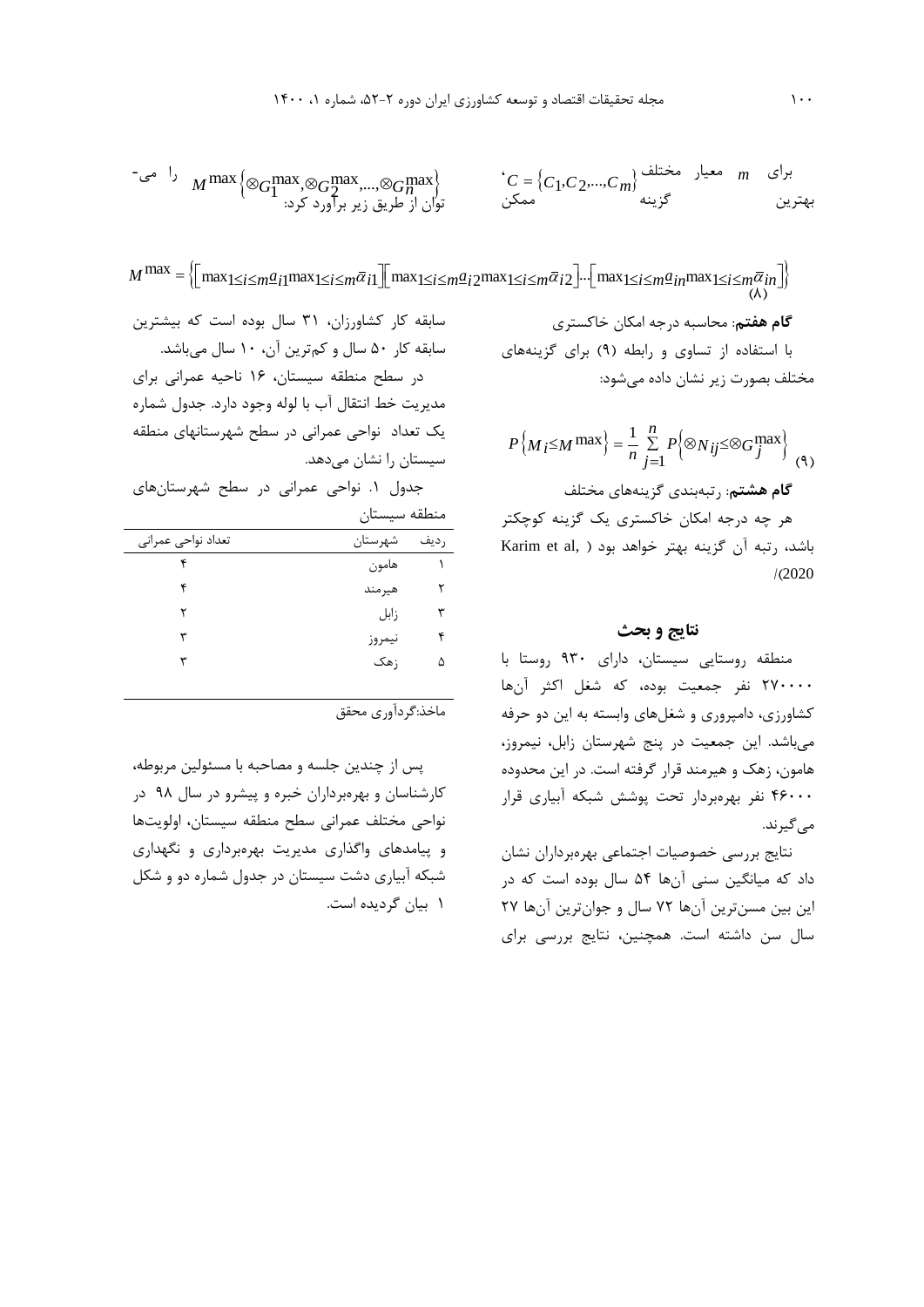|        | الراحية بهرجرحان والمرتسمين |                      |
|--------|-----------------------------|----------------------|
| اولويت | گزینههای مناسب              | $W_i$                |
|        | ۰۵–۳ سال مجری طرح           | .179                 |
|        | جهاد كشاورزي                | $\cdot/\gamma$       |
|        | شرکتهای تعاونی              | .11Y                 |
|        | اداره آب                    | .110                 |
| ۵      | مقامات محلى                 | $\cdot/11$           |
| ç      | آستان قدس                   | $\cdot/\cdot \wedge$ |
| v      | گروهای هم آب                | $\cdot/\cdot7$       |
| Λ      | قرارگاه طرح عملياتي         | $\cdot/\cdot$        |

جدول ۲. اولويت بندي گزينههاي مناسب به منظور واگذاري مديريت شبکههاي آبياري دشت سيستان براساس تکنيک آنتروپي شانون از ديد بهرهبرداران و کارشناسان

ماخذ:گردآوري محقق



شکل .1 اولويت بندي گزينههاي مناسب به منظور واگذاري مديريت شبکههاي آبياري دشت سيستان براساس تکنيک آنتروپی شانون

| جدول۳. مهمترین اولویت بندی پیامدهای مثبت واگذاری مدیریت شبکههای آبیاری و زهکشی به گزینههای مناسب از دید |
|---------------------------------------------------------------------------------------------------------|
| بهرهبرداران و کارشناسان                                                                                 |

| $W_i$                      | فعالىت                                                 | الويت |
|----------------------------|--------------------------------------------------------|-------|
| $\cdot$ / $\cdot$ $\cdot$  | ايجاد اشتغال                                           |       |
| $\cdot$ / $\cdot$ $\cdot$  | كاهش مهاجرت                                            |       |
| $\cdot$ / $\cdot$ $\cdot$  | بهره گیری بیشتر از شبکه آبیاری                         |       |
| .78                        | افزایش احساس مسئولیت و مالکیت کشاورزان نسبت به استفاده |       |
|                            | از شبکه آبیاری و حفاظت از آنها و توزیع بهتر آب         |       |
| .115                       | كاهش اتلاف منابع آب                                    | ۵     |
| $\cdot$ / $\cdot$ 9        | افزايش بهره ورى محصولات                                | ۶     |
| $\cdot$ / $\cdot$ $\vee$   | بهبود کیفی و کمی توزیع آب                              | ٧     |
| $\cdot/\cdot$ Y            | بهبود بهره وري زمين                                    | ٨     |
| .   . 9                    | کسب اطمینان کشاورز از نظرتأمین غذا و درآمد             | ٩     |
| .   . 9                    | مديريت كامل شبكه أبياري                                | ١.    |
| $\cdot$ / $\cdot$ $\Delta$ | وجود انسجام در فعالیتهای بخش آب                        | ۱۱    |

از ديد بهرهبرداران و کارشناسان

ماخذ: يافته هاي تحقيق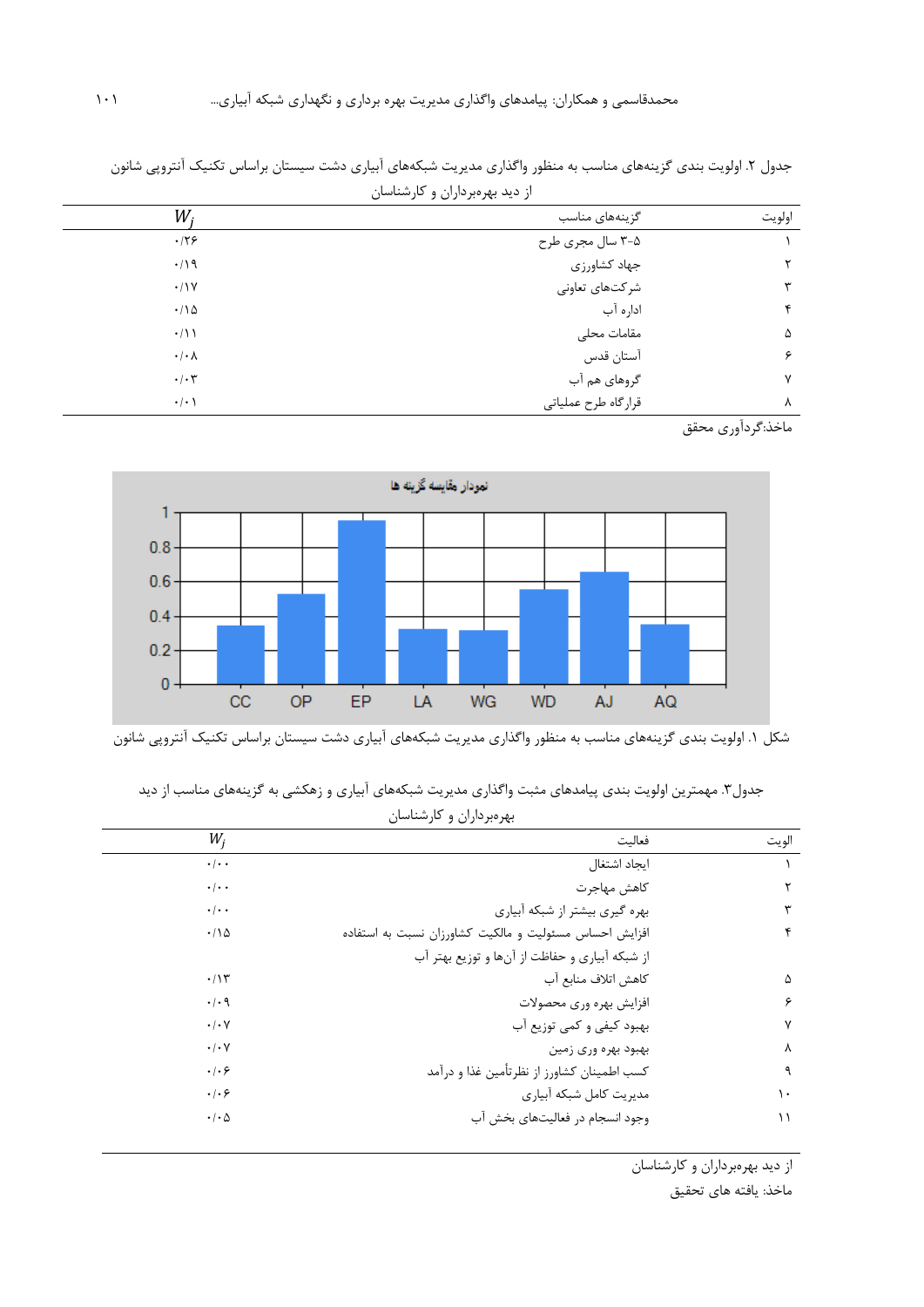درشکل مذکورCC شرکتهاي تعاونی، OP قرار گاه طرح عملياتی، 3-5 EP سال مجري، LAمقامات محلی، WG گروههاي هم آب،WD اداره آب، AJ جهاد کشاورزي و AQ آستان قدس رضوي میباشد.

به منظور واگذاري مديريت شبکههاي آبياري دشت سيستان، براساس نظر بهرهبردارن وکارشناسان وزن گزينههاي مناسب در جدول و نمودار فوق از طريق

تکنيک آنتروپی شانون به دست آمد و نشان میدهد در اولويت اول، الزم است کهمديريت شبکههاي آبياري دشت سيستان 3 تا 5 سال برعهده مجري باشد. جهاد کشاورزي و شرکتهاي تعاونی در اولويتهاي دوم و سوم قرار دارند. از نظر مخاطبان پيامدهاي مثبت واگذاري مديريت شبکههاي آبياري و زهکشی به گزينههاي مناسب بدست آمد (جدول ٣)



شکل ۲.خلاصه اولويت بندي پيامدهاي مثبت واگذاري مديريت شبکههاي آبياري و زهکشي به گزينههاي مناسب از ديد بهرهبرداران و کارشناسان

در شکل مذکور CJ ايجاد اشتغال،RM کاهش مهاجرت،MI بهره گيري بيشتر از شبکه آبياري،IF افزايش احساس مسئوليت و مالکيت کشاورزان نسبت به استفاده،RW کاهش اتالف منابع آب،IP افزايش بهره وري محصوالت،IL بهبود بهرهوري زمين،AF کسب اطمينان کشاورز از نظرتأمين غذا و درآمد،CM مديريت

کامل شبکه آبياري وCW وجود انسجام در فعاليتهاي بخش آب.

در مرحله بعد پيامدهاي منفی واگذاري مديريت شبکههاي آبياري و زهکشی به گزينههاي مناسب بر اساس شاخص آنتروپی از ديد بهرهبرداران و کارشناسان اولويتبندي شد )جدول 4(.

جدول ۴.خلاصه اولويت پيامدهاي منفي واگذاري مديريت شبکههاي آبياري و زهکشي به گزينههاي مناسب بر اساس شاخص آنتروپي از ديد بهرهبرداران و کارشناسان

| W,             | فعالىت                                    | الويت |
|----------------|-------------------------------------------|-------|
| .110           | نبوداطمينان نسبت به انجام مسئوليت         |       |
| .110           | از دست رفتن منابع                         | ٢     |
| $\cdot$ 10     | بروز اختلاف ميان كشاورزان                 | ٣     |
| $\cdot$ /1٣    | عدم توجه كافي به آموزش و ترويج            | ۴     |
| $\cdot/\gamma$ | نبود تجربه                                | ۵     |
| .115           | عدم توجه به مشكلات اقتصادي آ ببران        | ۶     |
| .115           | رفع نواقص احتمالي                         | γ     |
| .115           | از دست دادن حمایت قانونی سازمان           | ٨     |
| $\cdot/\cdot$  | عدم کفایت تفاهم و همکاری موجود بین آببران | ٩     |

ماخذ: يافتههاي تحقيق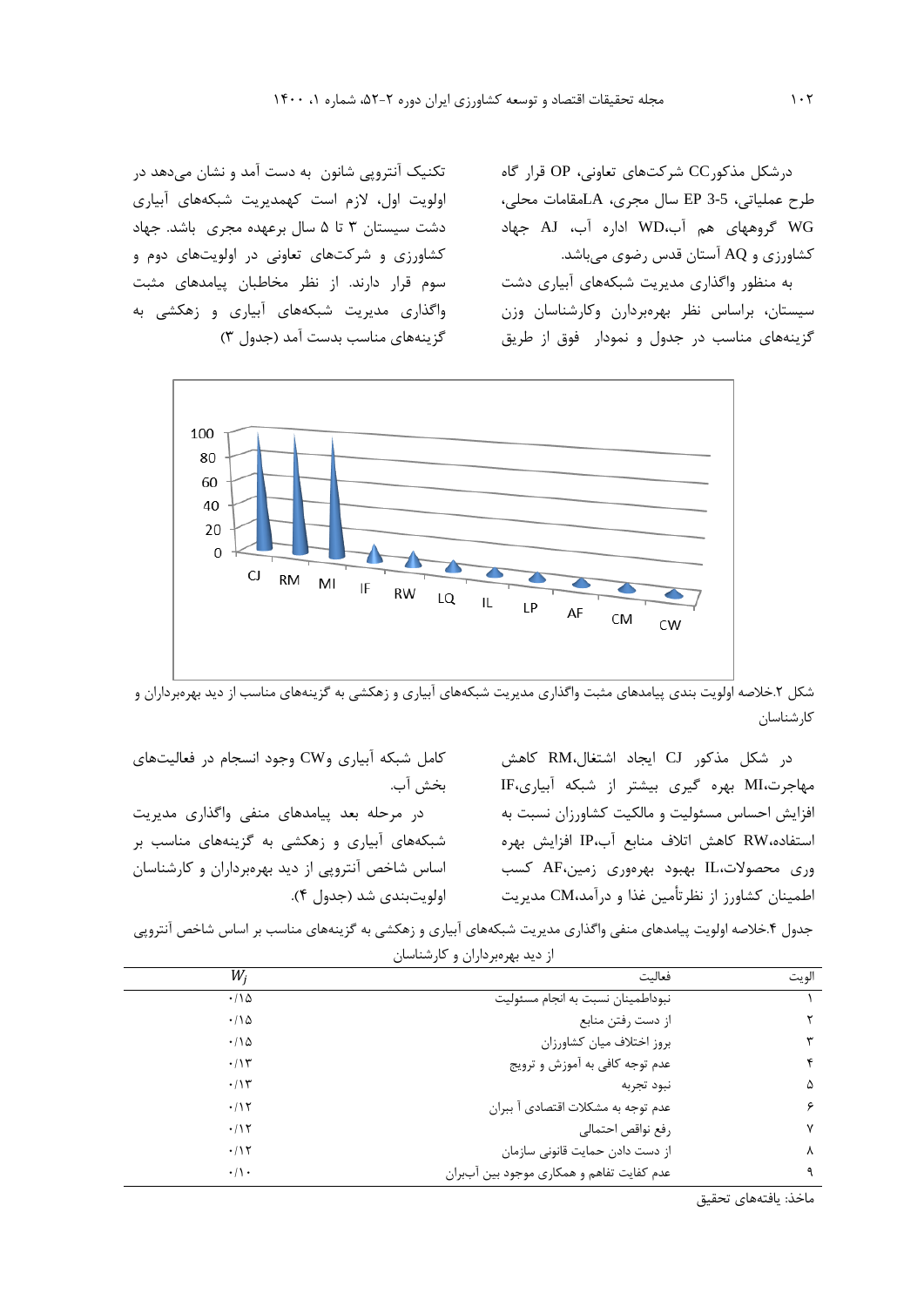

شکل ۳. خلاصه اولويت بندي پيامدهاي منفي واگذاري مديريت شبکههاي آبياري و زهکشي به گزينههاي مناسب از ديد بهرهبرداران و کارشناسان بر اساس شاخص آنتروپی

در شکل مذکور LA نبوداطمينان نسبت به انجام مسئوليت،IA عدم توجه کافی به آموزش و ترويج،IAE عدم توجه به مشکالت اقتصادي آ ببران،IU عدم کفايت تفاهم و همکاري موجود بين آببران،LR از دست رفتن منابع،FP رفع نواقص احتمالی،NE نبود تجربه،DB بروز اختالف ميان کشاورزان،CR ايجاد رانت و فساد در صورت نظارت ضعيف،LL از دست دادن حمايت قانونی

سازمان و LI عدم تاثير پذيري از تحوالت سياسی و مديريتی در منطقه میباشد. در گام بعدي مشکالت واگذاري مديريت بهرهبرداري و نگهداري از شبکه آبياري از ديد بهرهبردارن و کارشناسان براساس روش آنتروپی اولويتبندي شد (جدول ۵).

جدول ۵. اولويتبندي مشکلات واگذاري مديريت بهرهبرداري و نگهداري از شبکه آبياري از ديدي بهرهبردارن و کارشناسان براساس

|       | روش انتروپي                                        |                               |
|-------|----------------------------------------------------|-------------------------------|
| الويت | فعالىت                                             | W,                            |
|       | نبود برنامه ریزی برای استفاده بهینه از منابع آب    | $\cdot$ /1 $\lambda$ $\Delta$ |
| ۲     | نبود سابقه شرکتهای تعاونی در خصوص مدیریت و نگهداری | $\cdot$ / $\lambda$           |
| ٣     | ايجاد اختلاف خانوادگي بين بهبهرهبرداران            | $\cdot/\Lambda$ .             |
| ۴     | اطمینان نداشتن بهرهبرداران از برنامههای دولت       | $\cdot$ /\YA                  |
| ۵     | عدم بضاعت مالي بهرهبردارن                          | .11Y <sub>0</sub>             |
| ۶     | هزینههای بالای اجرای پروژه برای بهرهبرداران        | .199                          |
|       |                                                    |                               |

ماخذ: يافتههاي تحقيق

شکل 4 اولويت بندي مشکالت واگذاري مديريت بهرهبرداري و نگهداري از شبکه آبياري از ديدي

بهرهبردارن و کارشناسان براساس روش آنتروپی را نشان می دهد.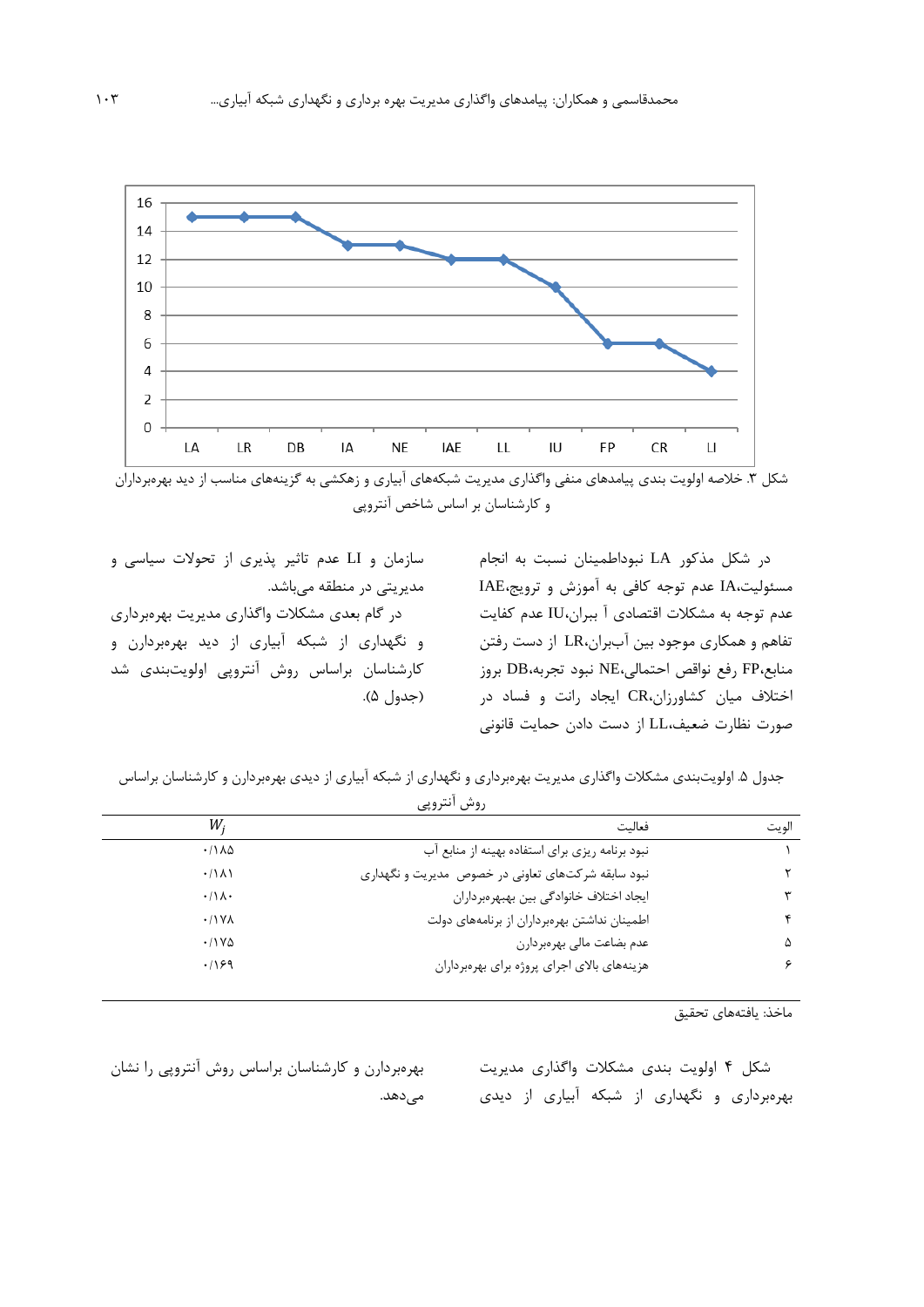

روش آنتروپی

در شکل 4 NPنبود برنامه ريزي براي استفاده بهينه از منابع آب،NO نبود سابقه شرکتهاي تعاونی در خصوص مديريت و نگهداري،FP ايجاد اختالف خانوادگی بين بهرهبرداران، UNاطمينان نداشتن بهرهبرداران از برنامههاي دولت، NMعدم بضاعت مالی بهرهبردارن، HCهزينههاي باالي اجراي پروژه براي بهرهبرداران میباشند

جمعبندي کلی نظرات بهرهبرداران و کارشناسان براساس پيمايش نشان داد که از عمدهترين مشکالت اجراي برنامه واگذاري مديريت و نگهداري شبکه آبياري به گزينههاي مناسب به خصوص گزينههاي غيردولتی، عدم برنامهريزي براي استفاده بهينه از منابع آب، عدم سابقه شرکتهاي تعاونی در خصوص مديريت و نگهداري، ايجاد اختالف خانوادگی بين بهرهبرداران، اطمينان نداشتن بهرهبرداران از برنامههاي دولت، عدم بضاعت مالی بهرهبردارن وهزينههاي باالي اجراي پروژه براي بهرهبرداران میباشند.

# **نتيجهگيري و پيشنهادها**

يافتههاي پژوهش نشان میدهد که واگذاري مديريت و بهره برداري از شبکه آبياري و زهکشی داراي اثرات مثبتی همانند ايجاد اشتغال، کاهش مهاجرت روستاييان، افزايش بهرهوري محصوالت، کسب اطمينان کشاورز از نظر تأمين غذا و درآمد، توزيع مناسب آب، بهرهگيري بيشتر از شبکه آبياري و کاهش اتالف منابع

آب، افزايش احساس مسئوليت و مالکيت کشاورزان نسبت به استفاده از شبکه آبياري و حفاظت از آن میباشد. اين موضوع با آثار و پيامدهاي منفی نبوداطمينان نسبت به انجام مسئوليت، عدم کفايت تفاهم و همکاري موجود بين تشکلهاي آببران، بروز اختالف ميان کشاورزان، عدم توجه کافی به آموزش و ترويج، عدم تجربه کافی، از دست رفتن منابع، عدم توجه به مشکالت اقتصادي تشکلهاي آببران و از دست دادن حمايت قانونی سازمان روبرو میباشد.

عالوه بر اين، پژوهش نشان داد که هيچ يک از دو گروه بهرهبرداران و شرکت تعاونیهاي ايجاد شده، از وظايف خود در مديريت و نگهداري از شبکه و انجام فعاليتهاي مورد نظر اطالع کافی ندارند. در صورتی که آگاهی الزم براي بهرهبرداران پيشرو و کارشناسان انجام شود، اولويت اول واگذاري مديريت شبکههاي آبياري دشت سيستان 3 تا 5 سال برعهده مجري است. جهاد کشاورزي و شرکتهاي تعاونی در اولويتهاي دوم و سوم قرار دارند. به اين ترتيب، الگوي گام به گام براي مديريت و بهرهبرداري از شبکه آبياري و زهکشی مناسب خواهد بود. در اين الگو مجري طرح در يک دوره 5 ساله مديريت را برعهده خواهد داشت. همزمان با آن شرکتهاي تعاونی سازماندهی شده و آموزش خواهند ديد. از سال سوم به بعد مديريت شبکه با همکاري شرکتهاي تعاونی انجام خواهد شد و به صورت همزمان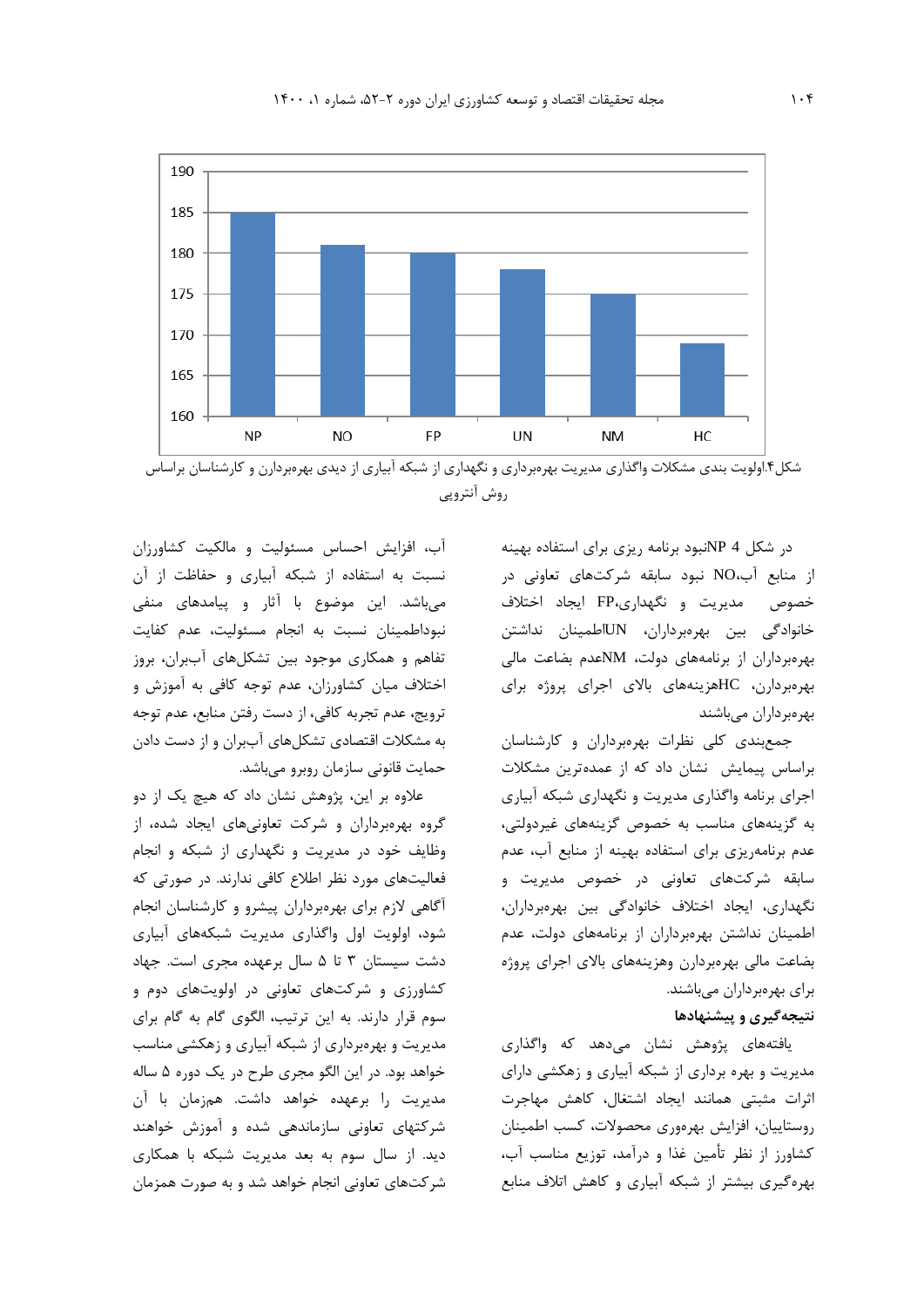بهرهبرداران و گروه نخبگان سازماندهی شده و آموزش داده خواهند شد. انتظار می رود بعد از يک دوره 5 ساله مديريت شبکه به صورت کامل به گروه نخبگان بهرهبردار و نهادهاي محلی واگذار شود. پايش و ارزيابی فرايند مديريت و بهره برداري يکی از مباحث ضروري در اين دوره خواهد بود.مهمترين راهکار پيشنهادي شامل آموزش کامل و آگاهسازي واقعی بهرهبرداران در فرايند واگذاري شبکه آبياري است. همچنين موارد زير به عنوان پيشنهادهاي تکميلی ارائه شده است: انتخاب مديران با انگيزه و مردمی براي شرکت تعاونی ها آگاهسازي بهرهبرداران جهت ميزان حقآبه براساس اسناد مالکيت اراضی زمينه جلب مشارکت بهرهبرداران بايد با اتخاذ تدابيري در زمينه توليد محصوالتی که پتانسيل توليد باال و درآمد باال داشته باشد بايد فراهم نمود. و اين فقط از طريق کشاورزي قراردادي و يا حمايت از زنجيره ارزش امکان پذير میباشد. زمينه مشارکت بهرهبردارن در بحث مشارکت پرداخت هزينه جهت تعمير و نگهداري شبکه انتقال بايد فراهم شود.

#### **REFERENCES**

- 1. Alambeigi.A& Akbari. M.(2020). Human-water resources interface in agriculture sector of Iran: A historicaltheoretical understanding. Iranian journal of agricutural economic and development resesrch, 51(2),361-376.(in farsi)
- 2. 2-Arab, M. Fatahi ardakani, A. Fehresti, M & Neshat, A. (2018). Estimate the Value of Adequate Water Supply to Varamin Plain with ContingentValuation Method (Case Study: Latyan and Mamlou Dams). *Iranian Journal Of Agricutural Economic And Development research*,49 (4),621-634 (In Farsi)
- 3. Aryal P.P., and Rajouria D.( 2007). Equitable Distribution and Common Resources Management at Andhi Khola Irrigation System. The 4th Regional conference and 10th International seminar on Participatory Irrigation Management, 2-5 May. 2007.Tehran – Iran.
- 4. Araral, E.K. (2011). The impact of decentralization on large scale irrigation: Evidence from the Philippines. Water Alternatives, 4(2), 110-123
- 5. 4-Balderama O.F., and Luzviminda L. Domingo. (2007). Impact of Participatory Approach on Management of Communal Irrigation Systems in Upland Areas. The 4th Regional conference and 10th International seminar on Participatory Irrigation Management, 2-5 May. 2007. Tehran – Iran.
- 6. Bhatt, S. (2013). How does participatory irrigation management work? A study of selected water users' associations in Anand district of Gujarat, western India. Water Policy,15(1):223–242.
- 7. 6-Ghasemi, A., Mohamadghasemi, M., & Pesarakli ,p.( 2012). Yield and yield components of various grain Journal of Food, Agricultuer and Environmental, 1,455-458. .(in farsi)
- 8. 7- Ghalavand. SH. (2006). Application and transfer of irrigation management to public organizations. National Conference on Irrigation and Drainage Networks Management. Ahwaz.
- 9. 8- Hedariyan. A.(2004). An analysis of internal experience in the transfer of irrigation management. the first conference to study the problems of irrigation and drainage networks and the optimal use of agricultural water.
- 10. 9-Karim and Others, 2020., Management Challenges and Adaptations with Climate Change in Iran Forests, Caspian Journal of Environmental Science, 18 (1), 2020.
- 11. 10- Kalantari. kh & Ebrahimi. M. (2005). Factors affecting the attraction of tea growers to pressurized irrigation organizations Case study: Lahijan city. Journal of Agricultural Sciences,48 (4),326-330.(in farsi)
- 12. 11-Layani. GH., Bakhshoodeh.M & Zibaei. M. (2016). A System Dynamics Approach for Evaluating the Impacts of Water Demand Management Policies in Kheirabad River Basin. Iranian journal of agricutural economic and development resesrch,51(2), 195-216. .(in farsi)
- 13. 12-Mahboobiaedakani.A &Razavi.A.(2004) The role of participatory management in the operation and maintenance of irrigation networks and reviewing the experience of Turkey in handing over the management of operation and maintenance to users. Gohran Kavir. The first conference to study the problems of irrigation and drainage networks and the optimal use of agricultural water
- 14. 13- Mohammadghasemi,M., shahraki,j.,& sabohi,M.(2016).Optimization Model of Hirmand River Basin Water Resources in the Agricultural SectorUsing Stochastic Dynamic Programming under Uncertainty Conditions.Agricultural Management and Development, 6(2),163-171.(in farsi)